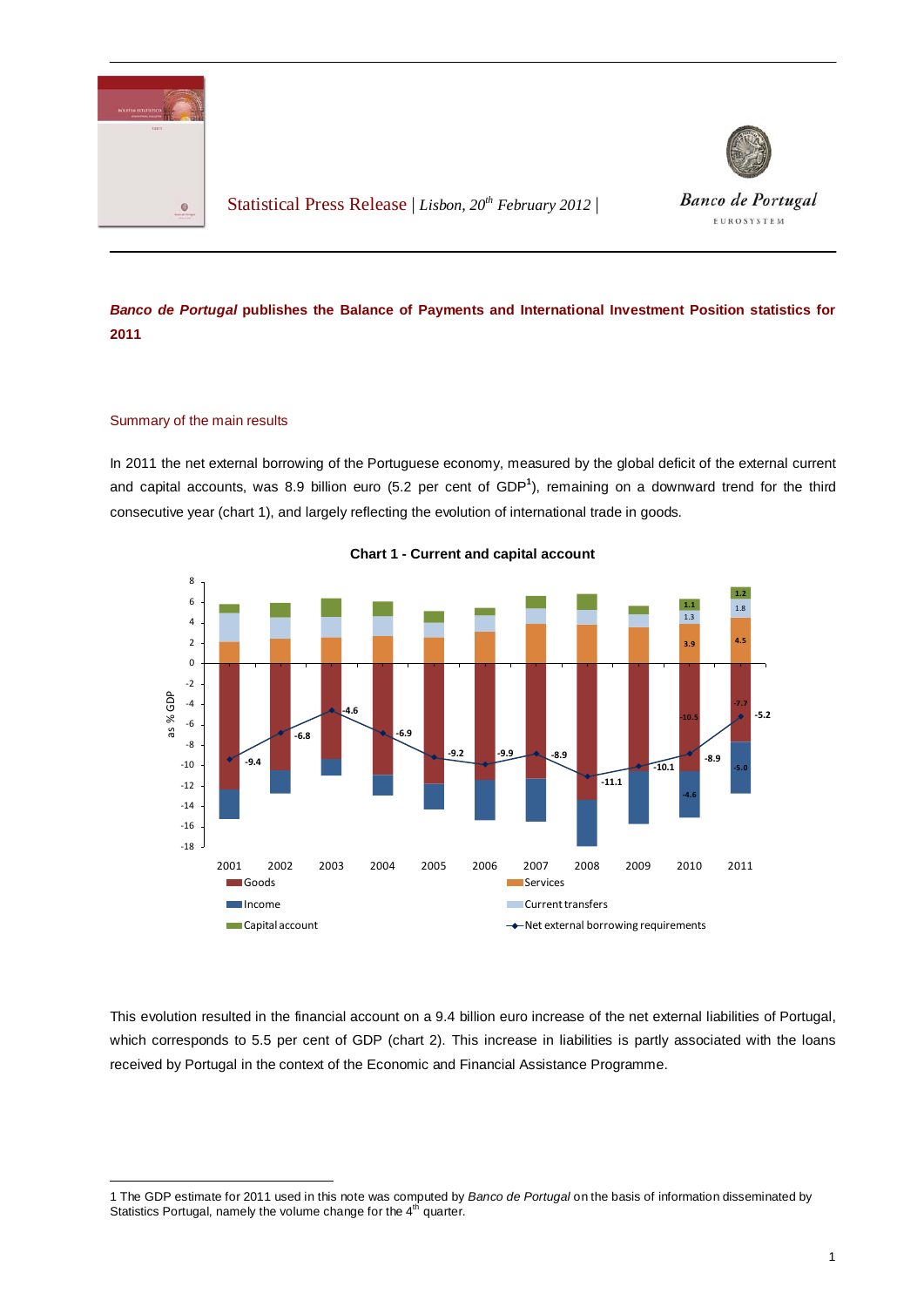Statistical Press Release | *Lisbon, 20th February 2012* |



**Chart 2 - Financial account by institutional sector**

The increase in the Portuguese net external liabilities was more than offset by the devaluation of portfolio investment liabilities issued by the General Government and by the resident financial institutions, in line with the perception of a greater sovereign risk. As a result, the net international investment position of Portugal, measured by the difference between the end-of-period stocks of financial assets and liabilities, stood, by end 2011, at -177.2 billion euro (-103.6 per cent of GDP), which represents an improvement of 3.6 percentage points (p.p.) when compared with the position observed at end 2010 (chart 3).

At the end of 2011 the net external debt stood at -142.3 billion euro, equivalent to 83.2 per cent of GDP, that is, 1.1p.p. lower than the one recorded at the end of 2010.